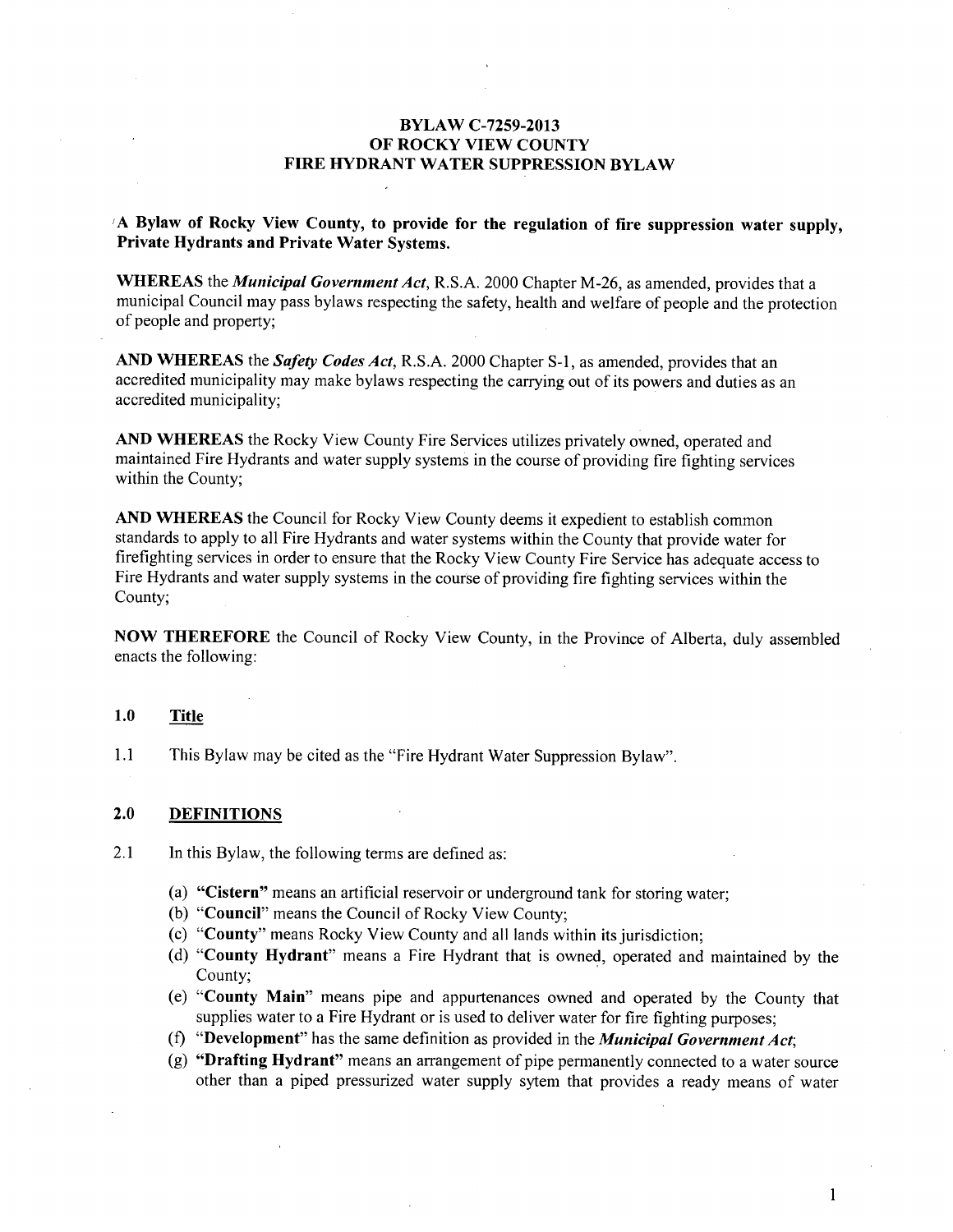supply for firefighting purposes and that utilizes the drafting (suction) capability of a fire department pump (engine, tender) as approved by the General Manager and Fire Chief;

- (h) "Drafting Hydrant Port Turnout" means a turnout constructed 2 metre off the edge of road pavement;
- (i) "Final Approval" means the approval issued by the County under Part 4 of this Bylaw confirming that the installation of the Fire Hydrant or Private Water System is satisfactory to the County;
- (j) "Fire Chief" means the County's Fire Chief or his/her designate;
- (k) "Fire Flow" means the volume, pressure and flow rate of water required for fire fighting purposes;
- (1) "Fire Hydrant" means any appliance for drawing water directly from a water main or other water source and which is used principally for fire fighting purposes and includes County Hydrants, Drafting Hydrants, Pressurized Hydrants and Private Hydrants;
- (m) "Fire Service" means the County's Fire Service Section;
- (n) "General Manager" means the County's General Manager of Infrastructure and Operations or his/her designate;
- (o) "Land Owner" means the Person who is the registered owner of lands upon which a Private Hydrant or Private Water System is installed;
- (p) "Municipal Government Act" means the Municipal Government Act, R.S.A. 2000 Chapter M-26, as amended;
- (q) "NFPA" means National Fire Protection Association;
- (r) "Owner" means the Person who owns, operates and maintains the Private Hydrant or Private Water System as provided for in this Bylaw including but not limited to a Land Owner or System Owner;
- (s) "Peace Officer" means any person employed by the County as a Bylaw Enforcement Officer and includes a Community Peace Officer or any other Person authorized by the County to enforce the provisions of this Bylaw including but not limited to members of the RCMP or other police organizations;
- (t) "Person" means any individual, firm, corporation, cooperative, organization or partnership;
- (u) "Pressurized Hydrant" is a Fire Hydrant that draws water from a pressurized water supply system;
- (v) "Private Hydrant" means a Fire Hydrant that is owned, operated and maintained by a Person other than the County;
- (w) "Private Water System" means a water supply system including pipe, storage facilities, and all related works and appurtenances that is owned, operated and maintained by a Person other than the County and that supplies water to a Fire Hydrant or is used to deliver water for fire fighting purposes;
- $(x)$  "Qualified Inspector" means a professional engineer with a tester's licence; a professional engineer who practices with an engineering firm which holds a tester's licence; a certified engineering technologist with a tester's licence or who is practicing with an engineering firm that holds a tester's licence, if under the direction of a professional engineer; a licensed master plumber with contractor and tester's licence; a journeyman plumber with a tester's licence if employed by a licenced plumbing contractor; or an apprentice plumber with a tester's licence if employed by a licenced plumbing contractor and under the direct supervision of a journeyman plumber;
- $(y)$  "System Owner" means that Person who owns and operates a public utility service within the County that provides water for public consumption, benefit, convenience or use; and
- $(z)$  "Violation Ticket" means a ticket issued pursuant to Part II of the *Provincial Offences* Procedure Act, R.S.A. 2000, c. P-34, as amended.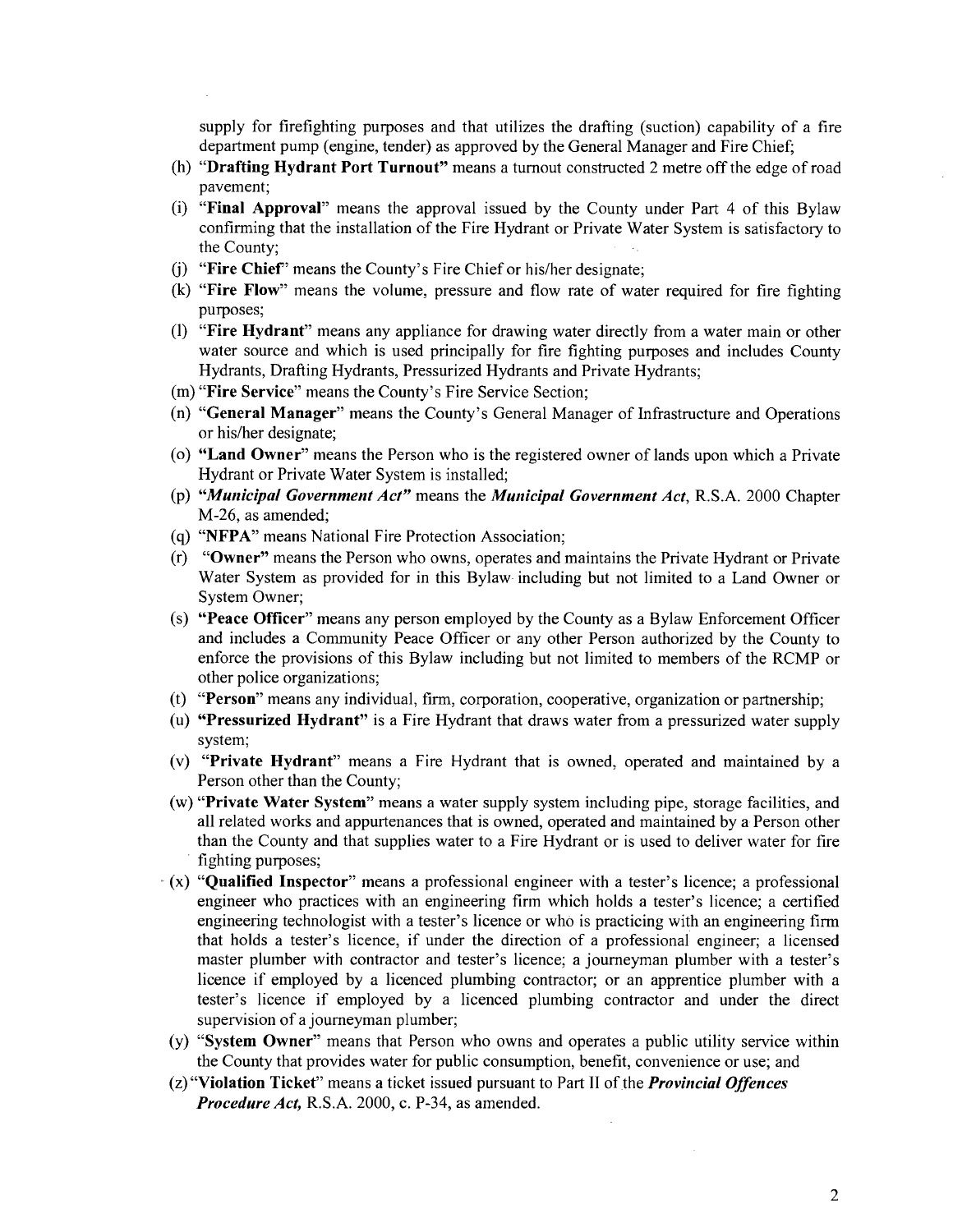# 3.0 SCOPE

3.1 This Bylaw applies to the installation of all new Private Hydrants and Private Water Systems and the maintenance and operation of all existing and new Private Hydrants and Private Water Systems located within the County.

# 4.0 INSTALLATION OF NEW PRIVATE HYDRANTS AND PRIVATE WATER SYSTEMS

- 4.1 At the time of Development of lands, the Land Owner is responsible to ensure that the appropriate number of Fire Hydrants as well as the Private Water System with the necessary level of Fire Flow are installed on the lands in accordance with the requirements of the current *Alberta* Fire Code, Alberta Building Code, the County's Servicing Standards National Fire Code and National Building Code, the County's Land Use Bylaw and this Bylaw, all as such exist at the time that Development commences on the lands.
- 4.2 Owners shall ensure that the installation, location, orientation and Fire Flow rates of all Private Hydrants and Private Water Systems are approved by the General Manager with due regard to access and proximity to buildings and other site structures. All Private Hydrant or Private Water System installations which are contrary to the General Manager's approved location, orientation and Fire Flow rates shall be corrected by the Owner within thirty (30) days of receiving written notice from the General Manager with all costs for correction to be paid by the Owner. Non complying hydrants must be identified as "Out of Service" until corrected and the Fire Chief notified.
- 4.3 Plan and specifications for the Private Hydrant or a Private Water System, bearing the stamp and seal of a professional engineer licenced to practice in the Province of Alberta, shall be provided to the General Manager for approval prior to the installation of a new Private Hydrant or Private Water System.
- 4.4 The plans and specifications referenced under Paragraph 4.3 shall be drawn to scale and shall include all necessary details including:
	- a) Size and location of all water supplies;
	- b) Size and location of all water storage Cisterns, tanks, lagoons and related works;
	- c) Size and location of all piping, including the class, type and depth of existing pipe, the class and type of new pipe to be installed and the depth to which it is to be buried;
	- d) Size, type and location of valves, indicating if located in pit or if operation is by post indicator valve or key wrench through a curb box and indicating the size, type and location of metres, regulators and check valves;
	- e) Size and location of Fire Hydrants, showing size and number of outlets and if outlets are to be equipped with independent gate valves, indicating if hose houses are to be provided and by whom;
	- f) Location of Fire Service connections including details of connections; and
	- g) Any other information deemed necessary by the County.
- 4.5 All installation work of Private Hydrants and Private Water Systems is to be performed by properly certified persons in accordance with good engineering practices and standards.
- 4.6 All piping, fittings and other materials used in the installation of Private Water Systems and their appurtenances shall be listed for fire protection service and comply with approved standards set by the current edition of the Alberta Building Code, Alberta Fire Code, National Fire Code and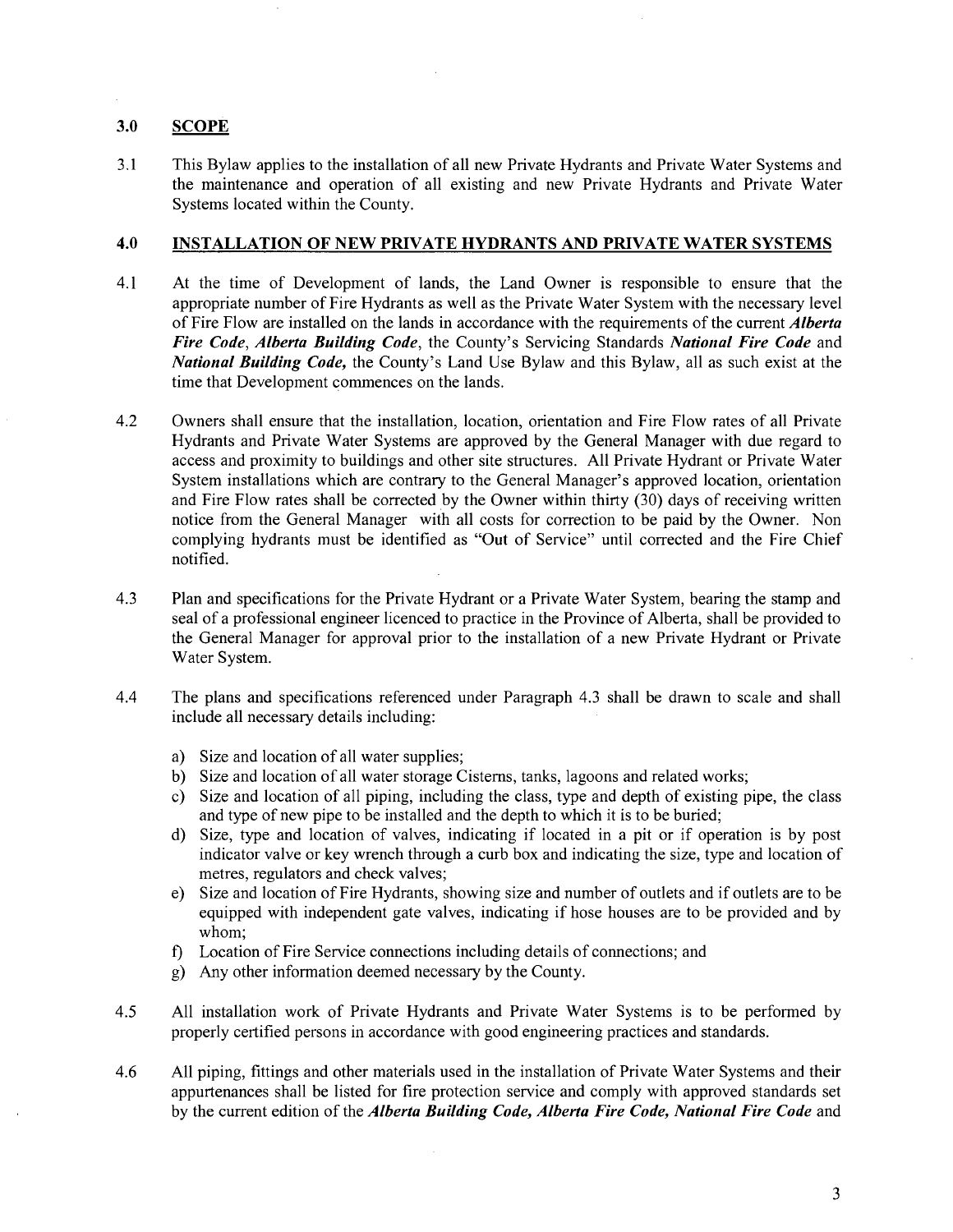National Building Code or other relevant Federal or Provincial legislation at the time of construction of the Private Water System.

- 4.7 Connections larger than 50 millimetres to County Mains shall be controlled by post indicator valves of standard type and located not less than 12.2 metres from the buildings being protected. Post indicator valves shall be set so that the top of the post will be one metre above the final grade and shall be protected against mechanical damage where needed. Where it is impractical to provide a post indicator valve, valves may be placed in pits. Valve pits shall meet the requirements of the County and the location of the valve shall be clearly marked and the cover of the pit shall be kept free of obstructions.
- 4.8 Private Water Systems shall have sectional controlling valves at appropriate points in accordance with good engineering practices and standards in order to permit sectionalizing of the Private Water System in the event of a break or for repair and maintenance work.



- 4.9 Main valves shall be of the same size as the main and shall be located such that no more than thirty  $(30)$  single family lots and one Fire Hydrant are involved in a shut down and a maximum of four (4) main valves are required to shut down any section of the main. The design standard for main valves shall be two  $(2)$  valves at a tee and three  $(3)$  valves at a cross, unless approved otherwise by the Consulting Engineer. A valve and minimum one  $(1)$  length of pipe shall be installed at interim limits of construction. An isolation valve is required on the water main between adjacent Fire Hydrants.
- 4.10 Fire Hydrants shall have not less than a 150 mm connection with the water mains. A valve shall be installed in the Fire Hydrant connection.
- 4.11 Fire Hydrants shall be McAvity M67 and shall include 3 ports with the following specifications:
	- a) One <sup>152</sup> mm (6") pumper connection. National Hydrant Thread (Type NA);
	- b) Two <sup>57</sup> mm (2-1/2") hose connections. Alberta Mutual Aid Thread (Type AMA); and
	- c) Operating nuts shall be  $1\frac{1}{4}$ " (32mm) square opening in a counter-clockwise direction.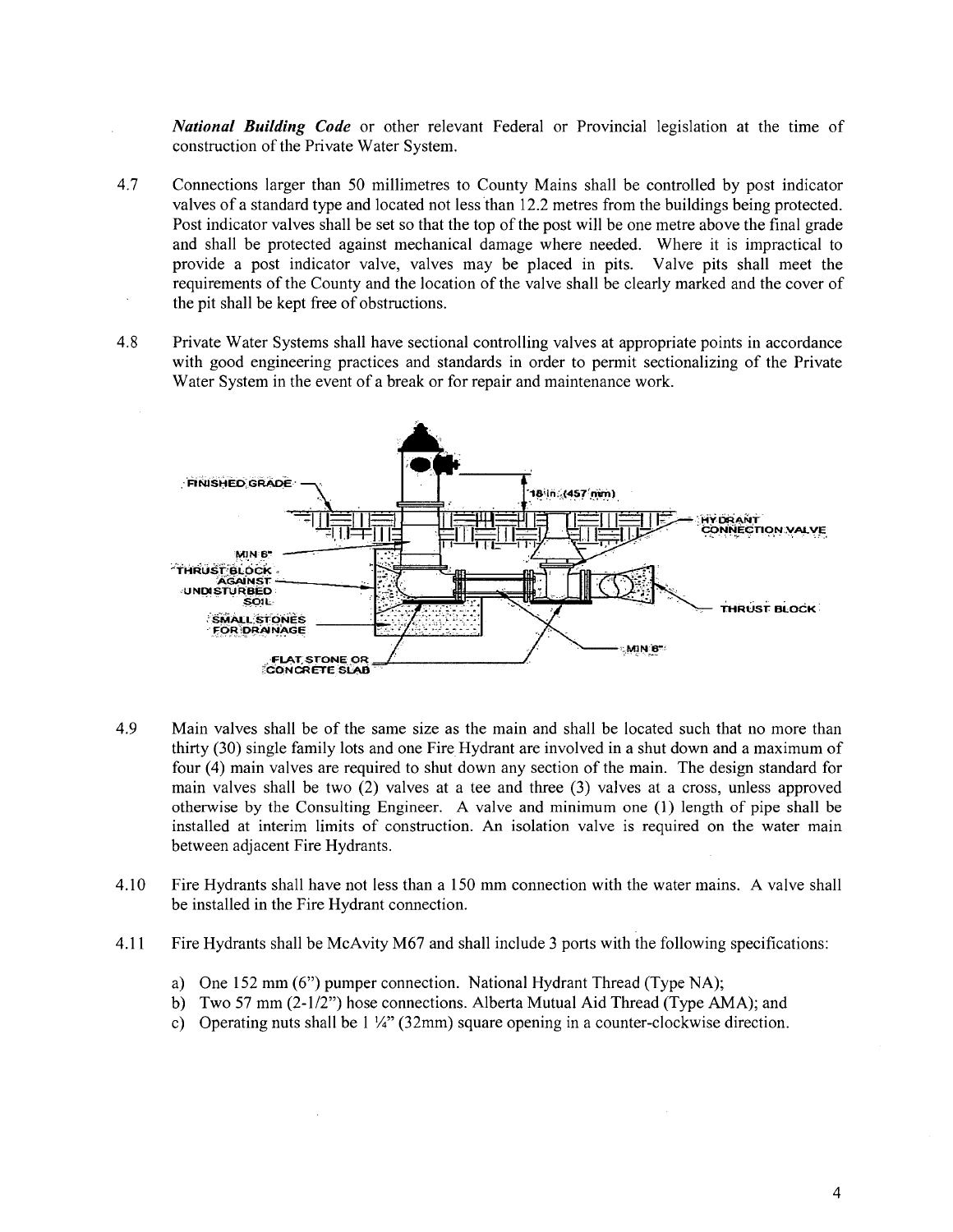

**FIGURE A.3.3.9.1** Dry Barrel Hydrant.

4.12 Drafting Hydrants must be equipped with a 6" National Hydrant Thread female swivel connection which would allow a Fire Service truck or pump to be hooked directly into it. The steamer connection must be located adjacent to a municipal road allowance within a Drafting Hydrant Port Turnout.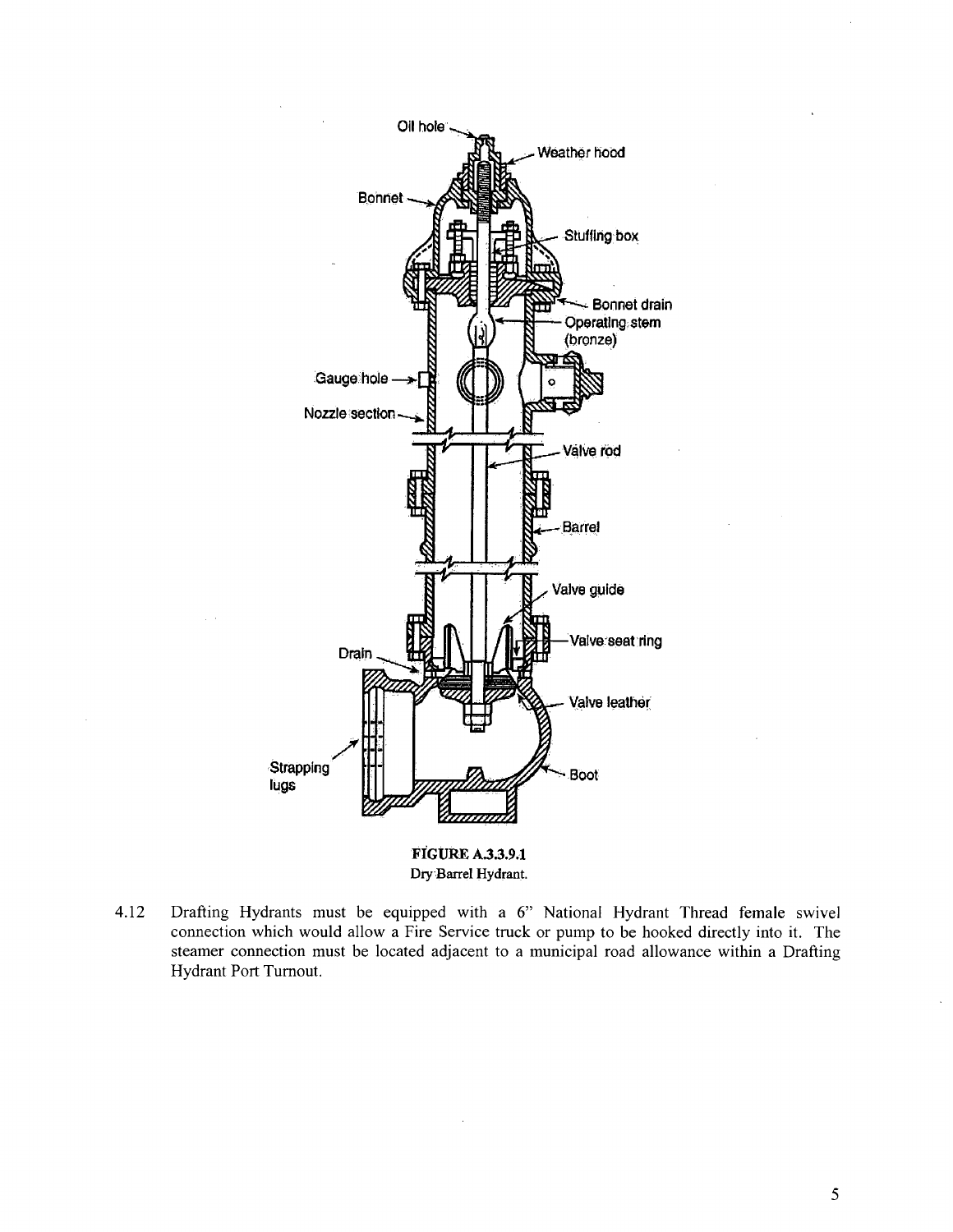Exploded View of Dry Hydrant Construction



- 4.13 All Fire Hydrants shall be clearly identified with a reference number assigned by the County and shall be painted bright red with white blank caps.
- 4.14 The required Fire Flow for each Fire Hydrant shall be determined by the Fire Chief in conjunction with the requirements of the current edition of the *Alberta Building Code*, *Alberta* Fire Code, National Building Code, National Fire Code or other relevant Federal or Provincial legislation at the time of installation of the Fire Hydrant.
- 4.15 Where any Private Hydrant is attached directly to a County Main, ownership of that Fire Hydrant shall be transferred to the County following the issuance of Final Approval by the General Manager for the Fire Hydrant.
- 4.16 Where an additional Fire Hydrant is required by the *Alberta Building Code*, *Alberta Fire Code*, National Fire Code or National Building Code to meet distance limits between an existing County Hydrant and Fire Service connections on building, it is the Land Owner's responsibility to install the Fire Hydrant.
- 4.17 Where the County determines, in its sole discretion, that Fire Hydrant coverage for certain lands is inadequate, the County shall install any additional Fire Hydrants deemed necessary by the County at the owner's expense.
- 4.18 All Fire Hydrants shall be self-draining.
- 4.19 Fire Hydrants should be placed at street intersections where possible to improve their visibility to emergency vehicles, particularly at cul-de-sac entrances. Where Fire Hydrants are installed within a commercial/industrial area within 2 metres of an approach, the Fire Hydrant shall be protected from damage by bollards. For Fire Hydrants installed in rural areas with rural road cross sections they shall be installed in turnouts 2 metres off the edge of road pavement and be protected from damage by bollards. The bollards must not obstruct access to the Fire Hydrant ports.
- 4.20 Fire Hydrants on private property shall be protected against damage by vehicular traffic. Steel posts of at least 150 millimetres in diameter filled with concrete shall be placed into the ground not less than one metre from the sides of the Fire Hydrant. The protective posts must not obstruct access to the Fire Hydrant ports. All protective posts shall be painted bright yellow.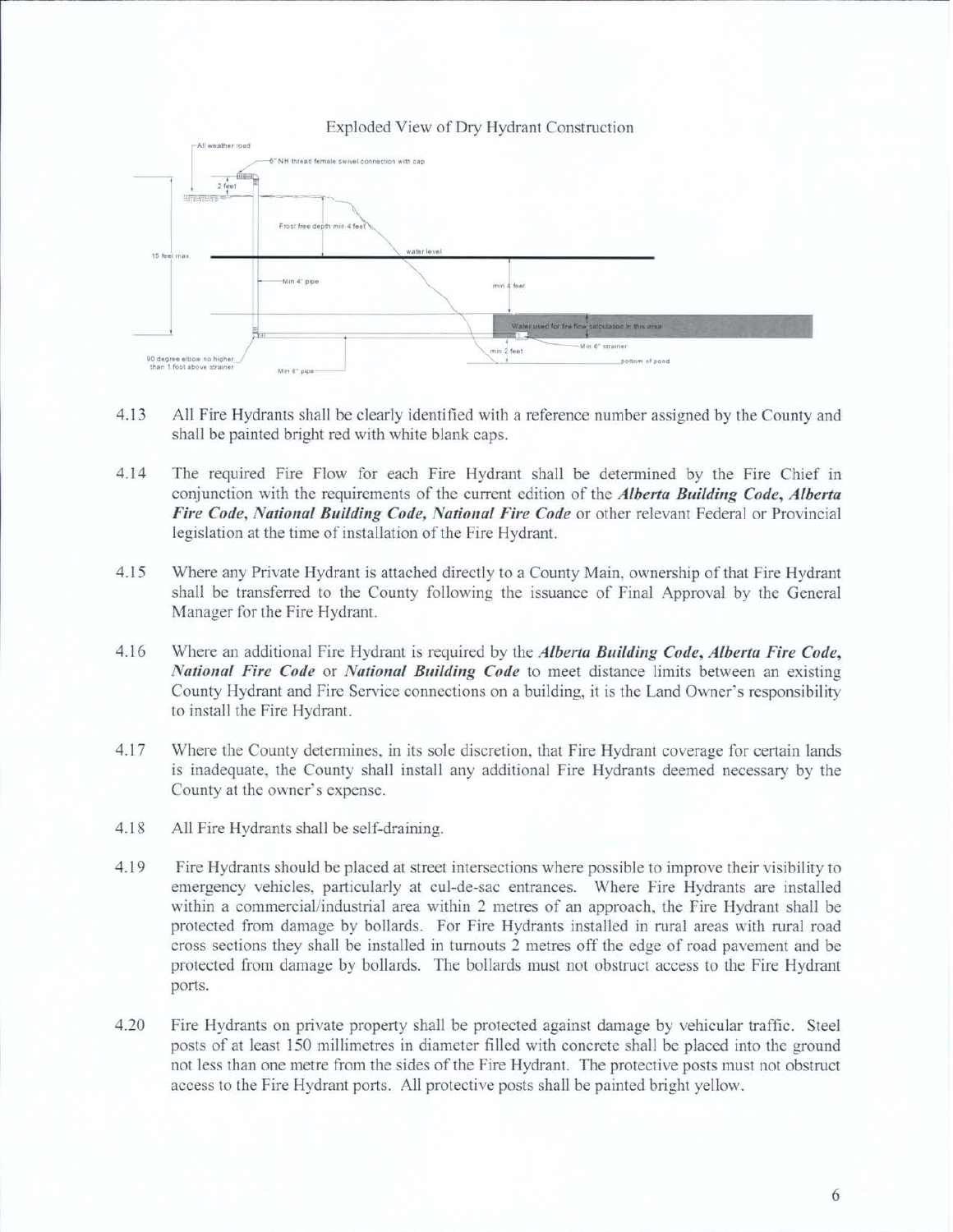- 4.21 No pipe smaller than 150 millimetres or 6" shall be installed for use as distribution main or water trunk main in a Private Water System.
- 4.22 Private Water Systems shall be installed at a depth which will provide a minimum cover of 2.75 metres over all underground mains and works.
- 4.23 Underground mains and lead-in connections to system risers shall be flushed thoroughly before connection is made to sprinkler, standpipe or other fire protection system piping to remove any foreign materials which may have entered the piping during installation. The minimum rates of flow shall not be less than the water demand rate of the fire protection system or not less than is necessary to provide a velocity of 3 metres per second, whichever is greater.

### 5.0 FINAL APPROVAL

- 5.1 No new Private Hydrant or Private Water System shall be put into use prior to having Final Approval issued by the County.
- 5.2 Prior to requesting Final Approval from the General Manager, the Owner shall provide the General Manager with a standard Contractor's Manual and Test Certificate, signed by the Owner, and party who performed the installation together with the Fire Hydrant Fire Flow test performed on the Fire Hydrant.
- 5.3 Upon completion of the installation work and prior to the issuance of the Final Approval, professional engineer licenced to practice in the Province of Alberta shall submit to the County statement under his/her professional seal certifying that the professional engineer has provided adequate periodic inspection services during the course of the installation and that the professional engineer is satisfied that the installation work has been completed in a good and workmanlike manner in accordance with the County approved plans and specifications, in accordance with the Engineering Standards, and in accordance with accepted engineering and construction practices.
- 5.4 Underground piping, valves and other fittings shall not be buried until approval to do so have been given by the County after having performed the inspection pursuant to Paragraph 5.5.
- 5.5 Upon receiving a request for Final Approval from the Owner, the County shall conduct an inspection of the Private Hydrants or Private Water System and shall either issue a Final Approval for the installation of the Private Hydrant or Private Water System or shall issue a list of deficiencies to the Owner which must be rectified prior to Final Approval being issued by the County.

# 6.0 RATING AND TESTING

- 6.1 Prior to receiving Final Approval, all Private Water Systems shall be rated at not less than 1400 kilopascals or 200 psi pressure for 2 hours or at 350 kilopascals or 50 psi in excess of the maximum static pressure where the pressure is in excess of 1000 kilopascals or 142 psi.
- 6.2 Prior to receiving Final Approval, all Private Hydrants shall be fully opened and closed under system water pressure. Where fire pumps are available, this shall be done with the pumps running. All control valves shall be fully opened and closed under water system pressure to ensure proper operation. All outlet caps shall be opened and closed to ensure ease of operation.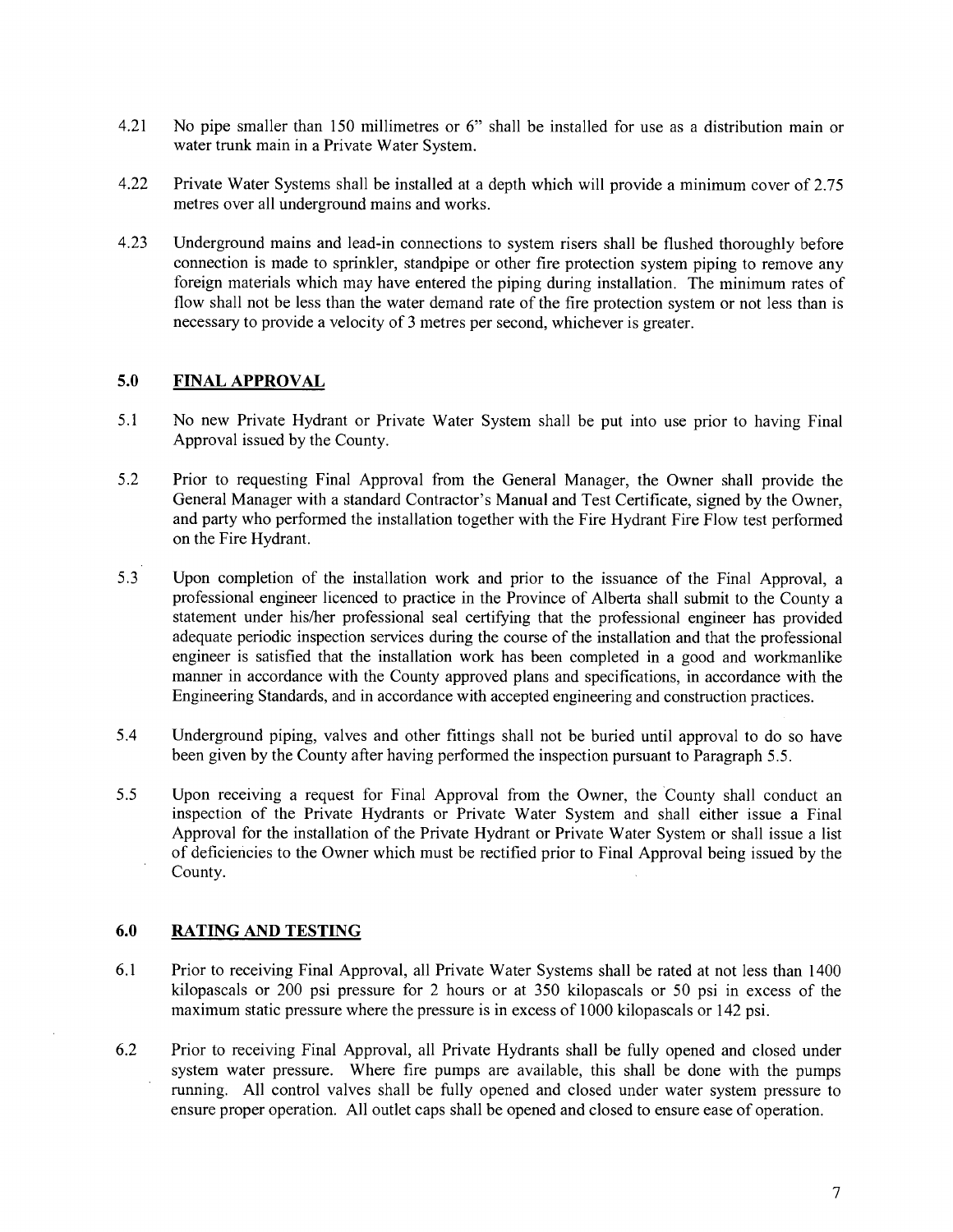6.3 Periodic Fire Flow tests or inspections of Private Water Systems or Private Hydrants may be carried out under the direction of the General Manager or Fire Chief when the General Manager or Fire Chief deems it necessary in accordance with Paragraphs 9.1 and 9.2.

### 7.0 OWNER RESPONSIBILITIES FOR PRIVATE HYDRANTS AND PRIVATE WATER **SYSTEMS**

- 7.1 Subject to Paragraph 7.2, all Private Hydrants and Private Water Systems are the responsibility of the Owner of the lands upon which the Private Hydrants and Private Water Systems are situated.
- 7.2 Notwithstanding Paragraph 7.1, where the System Owner owns and operates the Private Hydrants and Private Water Systems, the System Owner is responsible for the Private Hydrants and Private Water Systems.
- 7.3 The Owner is responsible to ensure that the Private Hydrants and Private Water Systems are installed, inspected, maintained and records kept in conformance with the current requirements of the:
	- a) Alberta Fire Code;
	- b) Alberta Building Code;
	- c) National Fire Code;
	- d) National Building Code;
	- e) NFPA 24-Installation of Private Fire Service Mains and'their Appurtenances;
	- f) NFPA 25-Inspection, Testing and Maintenance of Water-Based Fire Protection Systems; and
	- g) Any other applicable Federal, Provincial and municipal legislation in force from time to time.
- 7.4 Private Hydrants and Private Water Systems must comply with the minimum pressure, flows, duration and volume requirements set out in Schedule "A" to this Bylaw.
- 7.5 The Owner is responsible to retain Qualified Inspector to prepare an annual inspection report for each Private Hydrant and Private Water System. This annual inspection report shall be prepared at the Owner's expense and shall be submitted annually to the General Manager and the Fire Chief. The inspection report shall confirm:
	- a) Proper function of the Private Hydrant and Private Water System;
	- b) All maintenance, repairs and upgrades performed on the Private Hydrant and Private Water System;
	- c) Fire Flow rate; and
	- d) Any other information required by the General Manager or the Fire Chief.
- 7.6 The initial inspection report for each Private Hydrant and Private Water System installed prior to May 29, 2012 shall be submitted by the Owner to the General Manager and the Fire Chief no later than December 31, 2012. For new Private Hydrants or Private Water Systems installed after May 29, 2012, the first inspection report shall be submitted by the Owner within 30 days after the Private Hydrant or Private Water Systems is put into service.
- 7.7 The General Manager and the Fire Chief shall review the submitted annual inspection report and if there are any deficiencies noted, the General Manager shall issue a written notice to the Owner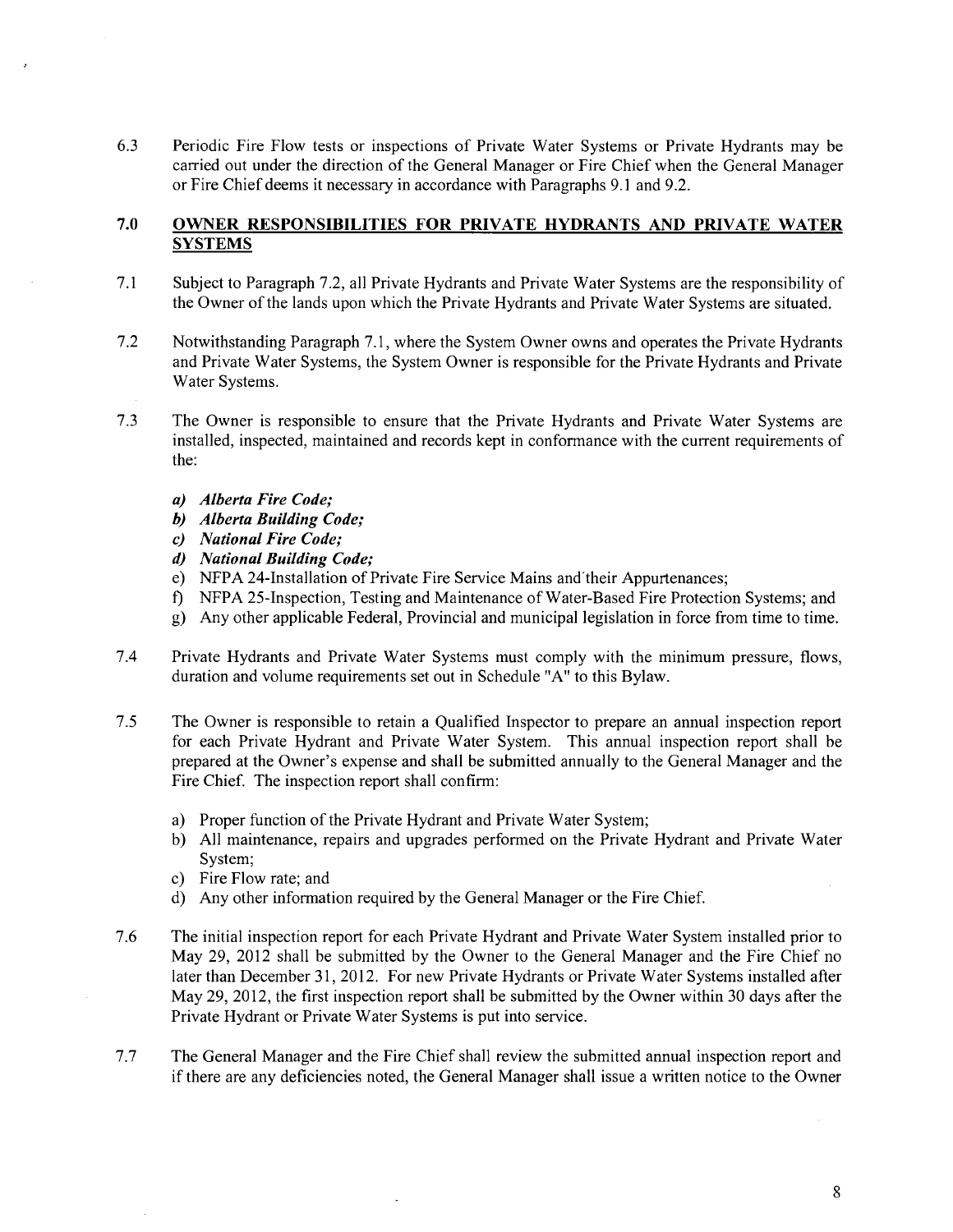setting out any remedial action that may be required. The Owner must correct any deficiencies within thirty (30) days of receiving the written notice at the expense of the Owner.

- 7.8 Every Owner shall ensure that written records of tests and corrective measures are kept for two (2) years after the work is completed and the records shall be made available to the County upon written request from the General Manager or the Fire Chief.
- 7.9 Before undertaking any inspections, testing repairs or alterations to any Fire Hydrant which requires the temporary shut-down of the Fire Hydrant, the Owner must give not less than ten (10) days prior written notice to the Fire Chief of the temporary shut-down and work to be undertaken in relation to the Fire Hydrant including the following information:
	- a) The duration of the temporary shut-down of the Fire Hydrant including the start and finish date and time;
	- b) The location and reference number of the Fire Hydrants subject to the temporary shut-down and work;
	- c) Details of the repair, alteration, testing or inspection work to be undertaken; and
	- d) Any alternative fire protection measures to be made available for the Fire Service during the temporary shut-down of the Fire Hydrant.
- 7.10 The Owner is responsible to notify the Fire Chief in writing immediately whenever the Owner becomes aware that any Private Hydrant is defective, inoperative or otherwise not in compliance with this Bylaw and the Owner is unwilling or unable to correct the defect or bring the Fire Hydrant back into operation in accordance with this Bylaw.
- 7.11 All Owners with Non-Compliant hydrants must either bring the Non-Compliant Hydrant into compliance with this Bylaw or comply with Paragraph 7.12 of this Bylaw within 30 days of written notification that the hydrant is Non-Compliant.
- 7.12 Owners must ensure that all Non-Compliant Hydrants are painted black with white caps and have clearly visible hydrant disk located on the steamer port connection facing the public road that is not less than 30 cm wide and 20 cm in height, having a white background, with block letters not less than 3 cm in height and red in colour advising that this hydrant is "OUT of SERVICE" and therefore not available/suitable for fire suppression.

### 8.0 IN-LIEU OF MEASURES

- 8.1 In-lieu of the provision of Fire Hydrants, the Owner may, with the prior written approval of the General Manager and Fire Chief provide alternative fire suppression water supply for the Development as follows:
	- a) Install a Cistern with Drafting Hydrant(s) of the size specified by the General Manager and Fire Chief; and/or
	- b) Provide fire suppression water provision through the use of a pond as determined and approved by the General Manager and Fire Chief; and/or
	- c) Install, maintain and inspect an engineered sprinkler system for the Development, all of which shall meet or exceed the requirements the current edition of applicable Federal, Provincial and Municipal legislation and codes including but not limited to the Alberta Fire Code, Alberta Building Code, NFPA standards, and codes of practice for the highest level of hazard or structure within the Development area.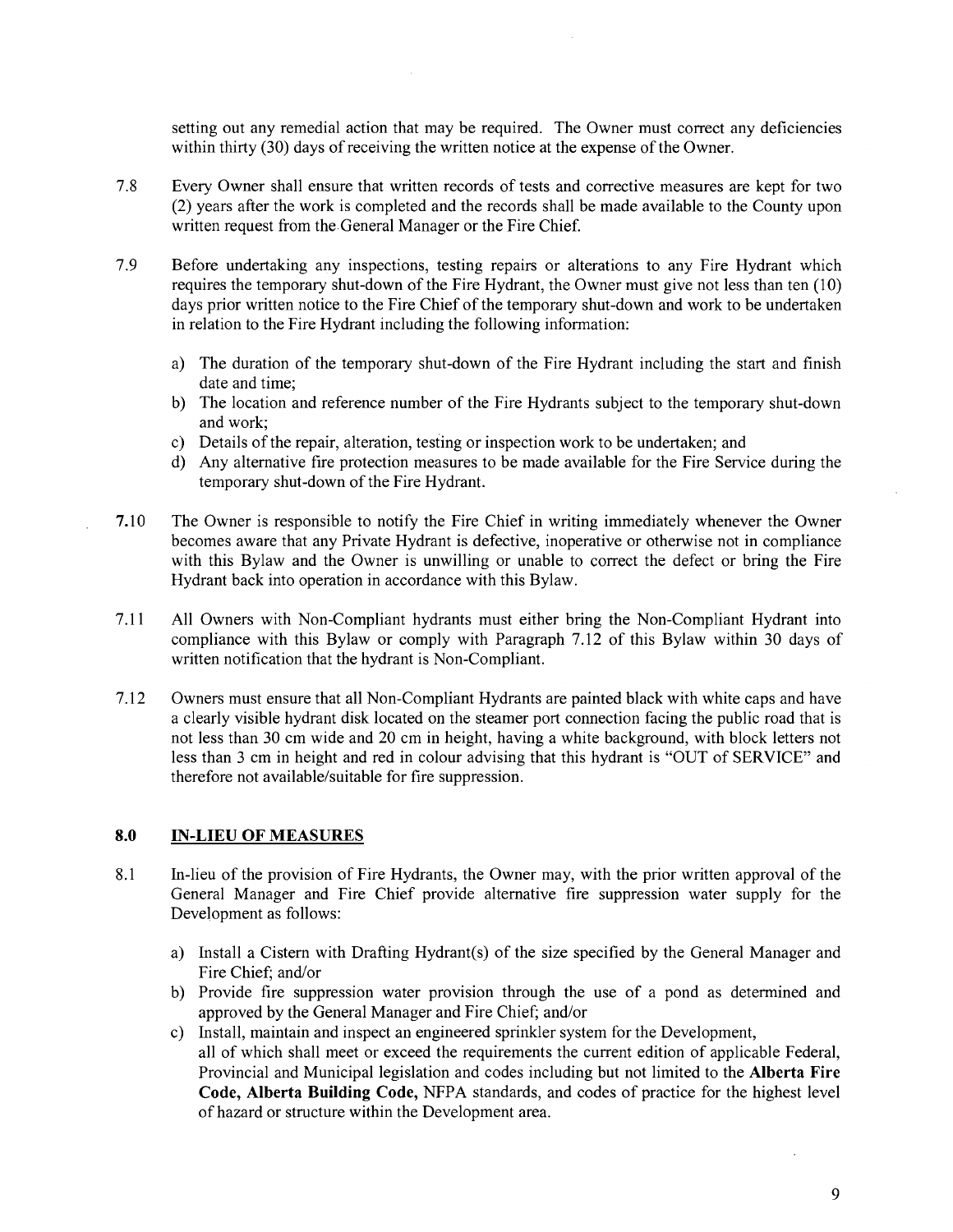- 8.2 All wet and evaporation ponds  $750 \text{ m}^3$  or greater at normal water level in single family residential Developments must be equipped with a Drafting Hydrant with a 6" National Hydrant Thread female swivel connection which would allow a fire truck or pump to be hooked directly into it.
- 8.3 All wet and evaporation ponds  $1500 \text{ m}^3$  or greater at normal water level in commercial, industrial, institutional, or multi-family residential Developments must be equipped with a Drafting Hydrant with a 6" National Hydrant Thread female swivel connection which would allow a fire truck or pump to be hooked directly into it.
- 8.4 All Drafting Hydrant Ports must be located adjacent to a County road allowance within a Drafting Hydrant Port Turnout.

#### 9.0 INSPECTIONS AND ENFORCEMENT ORDERS

- 9.1 The General Manager and Fire Chief are designated officers for the purpose of this Bylaw. Each of the General Manager, the Fire Chief, and Peace Officer acting on the direction of the General Manager or the Fire Chief, have the authority to enter upon any land, building or other structure for the purpose of performing the necessary inspections or testing of any Fire Hydrant or Private Water System or to take any other necessary measure or action to ensure compliance with this Bylaw in accordance with Section 542 of the Municipal Government Act.
- 9.2 No Person shall charge the County any costs or fees relating to access to any land, building or other structure or the use of water for the purpose of conducting testing and inspections pursuant to Paragraph 9.1.
- 9.3 Where the General Manager or Fire Chief is aware of a violation of this Bylaw, in addition to any other penalties and remedies available at law, statute or under this Bylaw, he/she may issue an Enforcement Order in accordance with Section 545 of the Municipal Government Act to the Owner and/or any other Person(s) responsible for the violation. The Enforcement Order may:
	- a) Direct the Person to stop doing something or change the way in which the Person is doing it;
	- b) Direct the Person to take any action or measures necessary to remedy the contravention of the Bylaw;
	- c) State a time in which the Person must comply with the directions; and
	- d) State that if the Person does not comply with the directions within a specified time, the County will take the action or measure at the expense of the Person.
- 9.4 Where a Person does not comply with the Enforcement Order, the County may take whatever action or measures are necessary to remedy the contravention of the Bylaw or prevent a reoccurrence of the contravention in accordance with Section 549 of the *Municipal Government* Act.
- 9.5 Any Person who receives an Enforcement Order may, by written notice, request Council or any appeal committee appointed by Council having jurisdiction with respect to reviewing Enforcement Orders issued pursuant to this Bylaw, review the Enforcement Order by delivering the written notice to the County within 14 days after receipt of the Enforcement Order.
- 9.6 After reviewing the Enforcement Order, Council or any appointed appeal committee may confirm, vary, substitute or cancel the Enforcement Order.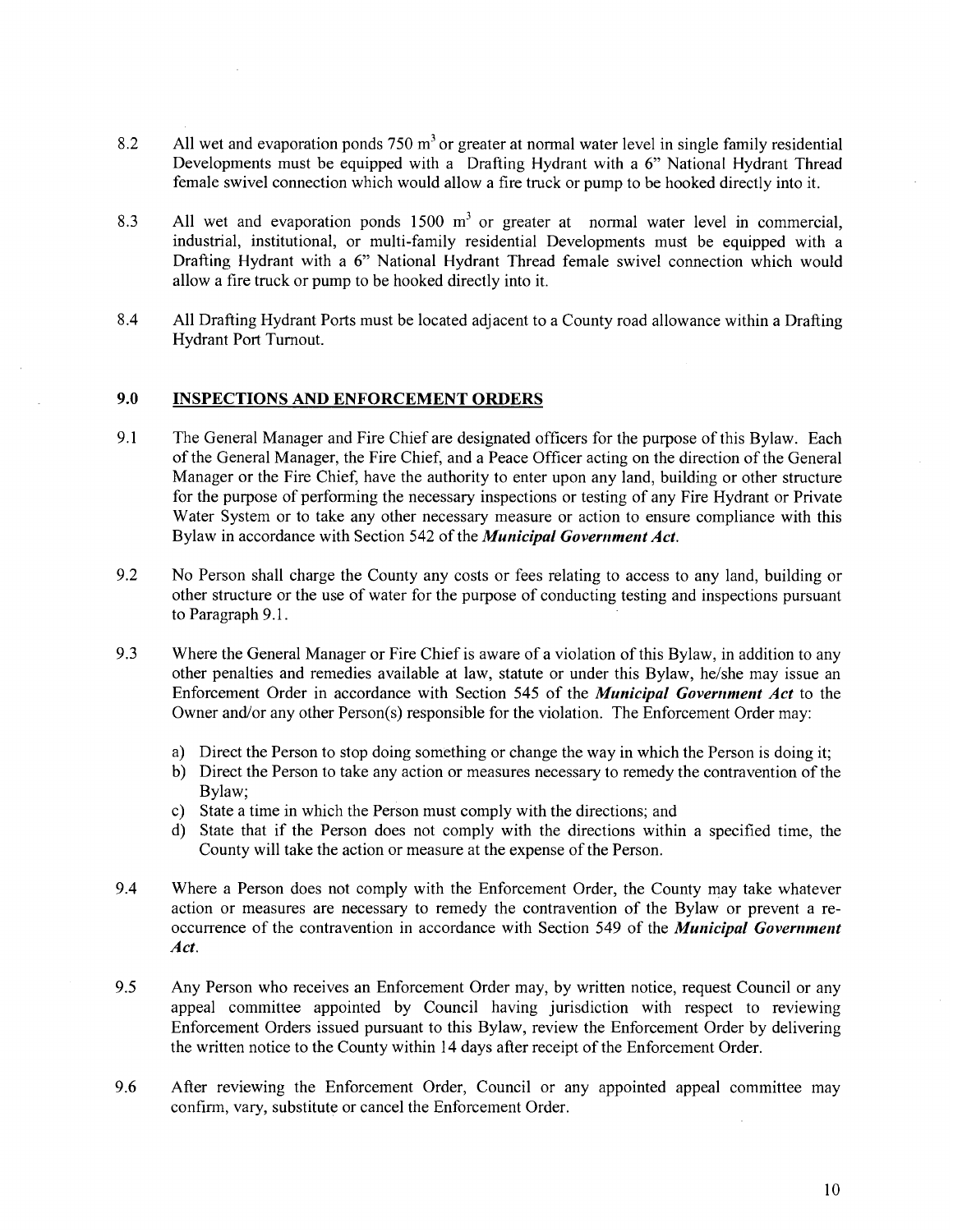#### 10.0 GENERAL

- 10.1 No Person shall hinder or obstruct any Person lawfully carrying out enforcement, testing or inspections under this Bylaw.
- 10.2 No Person shall connect, cause to be connected, or allow to remain connected, any piping, fixture, fitting, container or appliance to a Fire Hydrant which, under any circumstances, may allow water, wastewater or any liquid or substance of any kind to enter into a County or Private Water System.
- 10.3 No Person shall in any way interfere with any Fire Hydrant, valve or appurtenance.
- 10.4 No Person shall draw water from a Fire Hydrant except for fire fighting purposes or for County approved maintenance or operations without first obtaining written approval from the General Manager.
- 10.5 No Person shall obstruct the free access to any Fire Hydrant by placing on it or close to it building materials, earth, snow, rubbish or other obstructive matter nor shall any Person cause or permit to be caused a Fire Hydrant to be concealed from view by any type of building, shrubbery or other object.
- 10.6 No Person shall park an automobile, truck or vehicle of any description within a distance of three (3) meters of any Fire Hydrant, measured along the curb line or along the shoulder of the roadway immediately adjacent to the Fire Hydrant.
- 10.7 All Fire Hydrants and Fire Hydrant ports must be accessible to the Fire Service and Fire Service equipment at all times.
- 10.8 In the event of a conflict between the provisions of this Bylaw and the provisions of any applicable Provincial or Federal legislation including but not limited to the *Alberta Fire Code*, Alberta Building Code, National Fire Code and National Building Code, the provisions of the Provincial or Federal legislation shall take precedence.

### 11.0 OFFENCE

- 11.1 Any Person who contravenes any provision of this Bylaw is guilty of an offence and if no other penalty is provided:
	- a. Is liable upon prosecution of a fine of not less than \$500.00 and not more than  $$10,000.00$  and in the case of a continuing offence, to a further fine of not more than \$1,000.00 for each day or part of a day during which the offence continues after the first day or part of a day; or
	- b. To imprisonment for a term not exceeding 6 months; or
	- c. To both fines and imprisonment.
- 11.2 Any Person who is convicted of a second or subsequent offence is liable to a fine of not less than \$1,000 and not more than \$10,000 and, in the case of a continuing offence, to a further fine of not more than \$2,000 for each day or part of a day during which the offence continues after the first day, or to imprisonment not exceeding 12 months, or to both fines and imprisonment.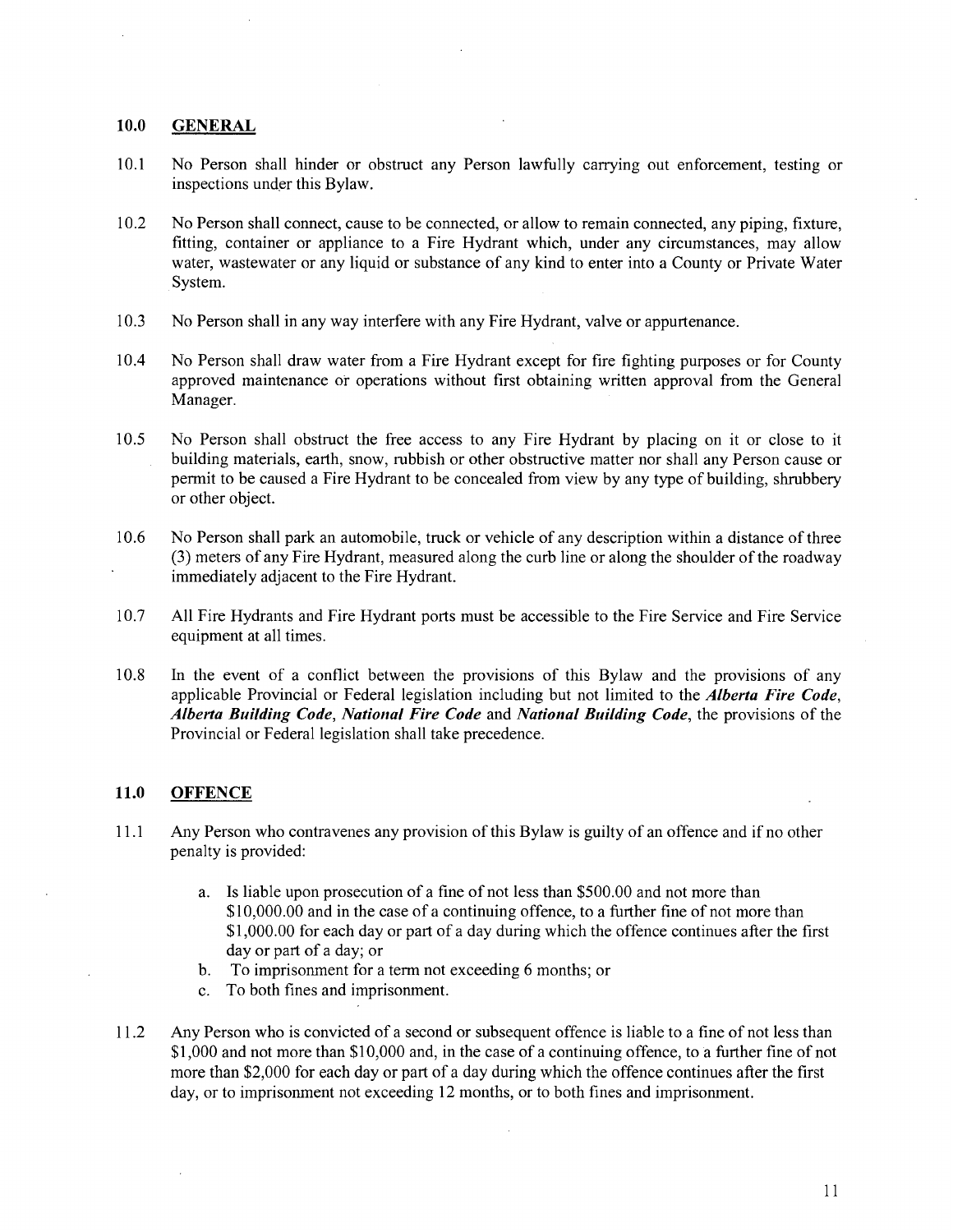# 12.0 VIOLATION TICKETS

- 12.1 A Peace Officer is hereby authorized and empowered to issue Violation Tickets to any Person who the Peace Officer has reasonable and probable grounds to believe has contravened provision of this Bylaw;
- 12.2 A Violation Ticket issued with respect to a contravention of this Bylaw shall be served upon the Person responsible for the contravention in accordance with the *Provincial Offences Procedure* Act, R.S.A. 2000, c. P-34, as amended or repealed and replaced from time to time;
- 12.3 The Person to whom the Violation Ticket has been issued may plead guilty by making a voluntary payment in respect of the Summons by delivering to the Provincial Court, on or before the initial appearance date, the Violation Ticket together with an amount equal to the specified penalty for the offence.
- 12.4 When a Clerk of the Provincial Court records the receipt of a voluntary payment pursuant to Section 12.3 and the *Provincial Offences Procedure Act*, R.S.A. 2000, c. P-34, as amended or repealed and replaced from time to time, the act of recording constitutes acceptance of the guilty plea and also constitutes a conviction and the imposition of a fine in the amount of the specified penalty.

# 13.0 INTERPRETATION

13.1 Wherever the provisions of the Fire Hydrant Bylaw is or are deemed to be, at variance with each other, the more restrictive of the two provisions shall apply.

# 14.0 SEVERABILITY

14.1 Should any section or part of this Bylaw be found to have been improperly enacted for any reason or is determined to conflict with any Provincial or Federal legislation by a Court having jurisdiction, then such section or part shall be regarded as being severable from the rest of the Bylaw and the Bylaw remaining after such severance shall be effective and enforceable as if the section found to be improperly enacted had not been enacted as part of this Bylaw.

# 15.0. STRICT LIABILITY OFFENCE

15.1 It is the intention of Council that all Offences created by this bylaw be interpreted to be strict liability offences.

# 16.0 REPEAL

Bylaw C-7152-2012 and C7244-2012 are repealed on the date that this Bylaw comes into force and effect.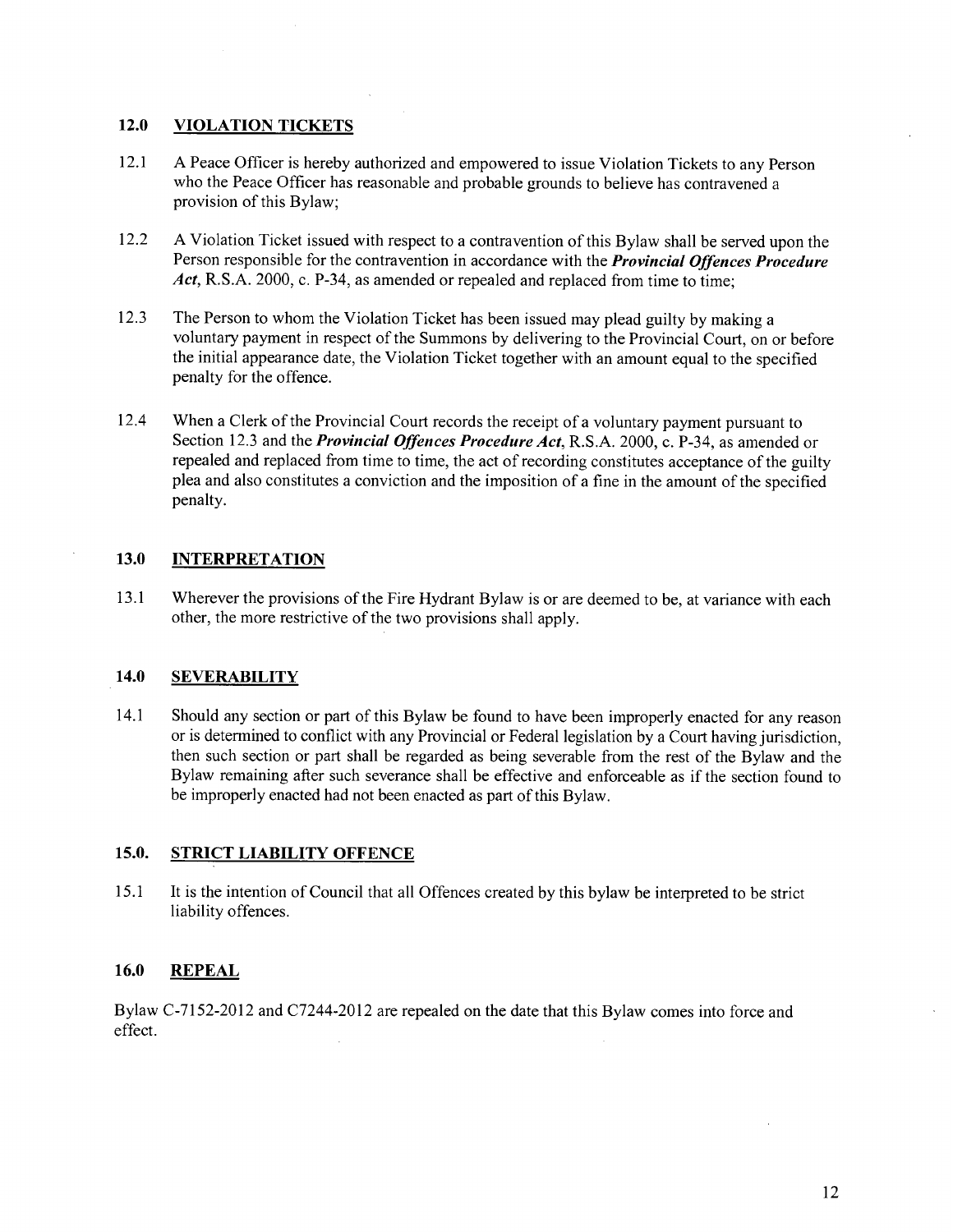### 17.0 EFFECTIVE DATE

17.1 This Bylaw comes into full force and effect upon third and final reading.

First reading passed in open Council, assembled in the City of Calgary, in the Province of Alberta this 23rd day of April, 2013 on a motion by Councillor Solberg.

Second reading passed in open Council, assembled in the City of Calgary, in the Province of Alberta this  $23<sup>rd</sup>$  day of April, 2013 on a motion by Councillor Bahcheli.

Permission for third and final reading passed in open Council, assembled in the City of Calgary, in the Province of Alberta this 23<sup>rd</sup> day of April, 2013 on a motion by Councillor Sacuta.

Third and final reading passed in open Council, assembled in the City of Calgary, in the Province of Alberta this  $23<sup>rd</sup>$  day of April, 2013 on a motion by Councillor Solberg.

REEVE OR DEPUTY REEVE MUNICIPAL SECRETARY MUNICIPAL SECRETARY MUNICIPAL SECRETARY MUNICIPAL SECRETARY OF MUNICIPAL SECRETARY OF MUNICIPAL SECRETARY OF MUNICIPAL SECRETARY OF MUNICIPAL SECRETARY OF MUNICIPAL SECRETARY OF MU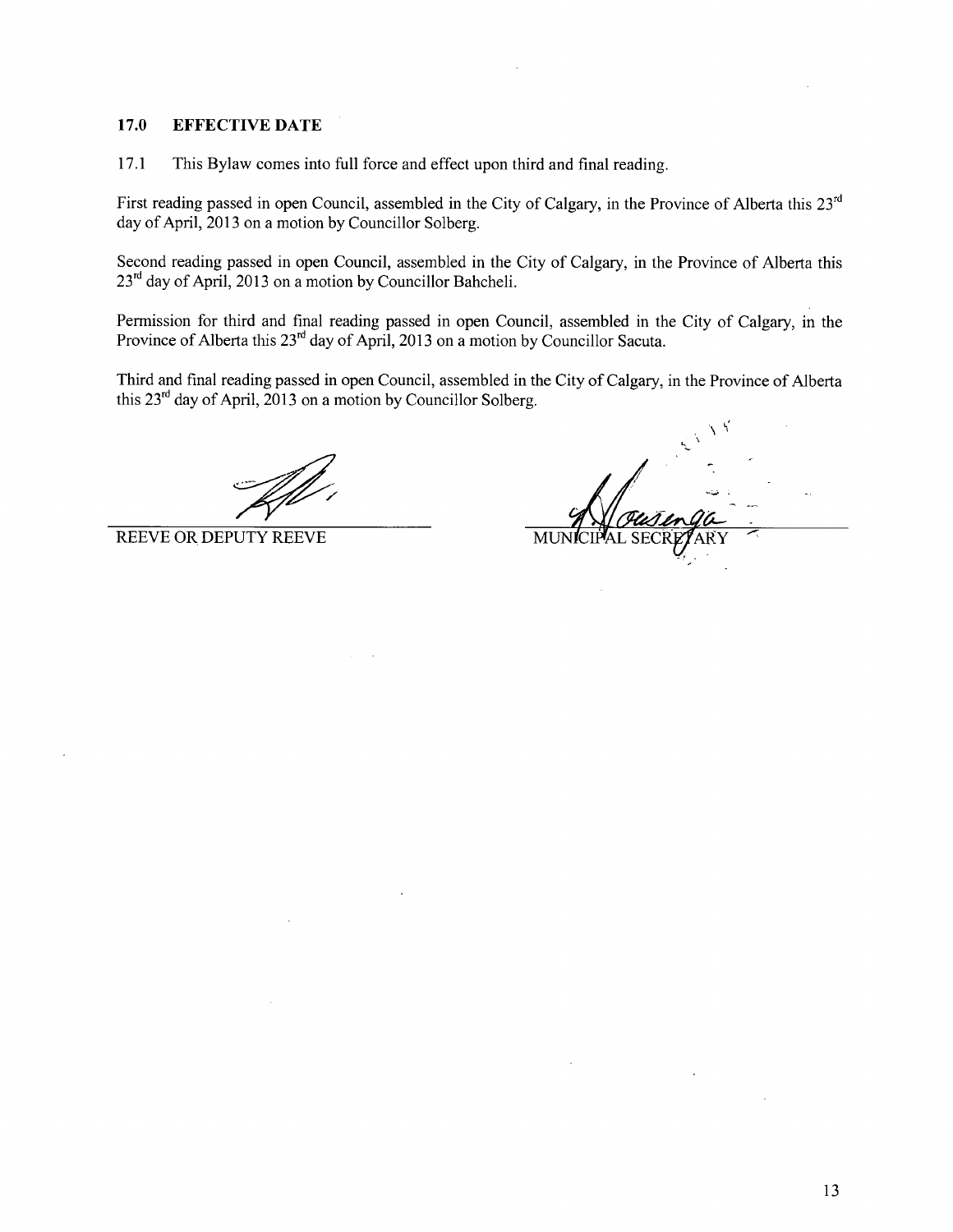# SCHEDULE"A"

### Minimum Pressure Requirements for Private Hydrants and Private Water Systems

1. Private Hydrants and Private Water Systems for all Developments must maintain a minimum static pressure reading of not less than 22 psi and must maintain the following pressure requirements:

| Maximum Daily Demand + Fire Flow                                  | 150 kPa (22 psi) |
|-------------------------------------------------------------------|------------------|
| Minimum Residual Pressure under Peak Hour Demand 300 kPa (44 psi) |                  |

- 2. For predominately industrial Development areas, the minimum residual pressure under peak hour demand requirements for the Private Hydrants and Private Water Systems may be higher, as determined by the Fire Chief.
- 3. For systems providing delivery pressures above 550 kPa (80 psi), the Owner is required to provide pressure reducing valves to buildings.
- 4. The Owner will be required to provide on-site booster pumps/storage and/or other requirements to meet the current requirements of applicable Federal, Provincial and Municipal legislation and codes including but not limited to the *Alberta Fire Code*, *Alberta Building Code* and the NFPA, if the Private Water System cannot provide adequate pressure flow.
- 5. Minor pressure losses through valves and fittings in the Private Water System must be accounted for.
- 6. Minimum flows, duration and volume requirements for Private Hydrants and Private Water Systems for all Developments are as follows:

| <b>Type</b>                                                                | Flow                                                         | <b>Duration</b>      | <b>Volume</b>                      |
|----------------------------------------------------------------------------|--------------------------------------------------------------|----------------------|------------------------------------|
| Single Family Residential*<br>$>100$ ft separation                         | $60$ $1/s + MDD***$<br>$(36001/m + MDD)$                     | 1.5 hours            | $320 \text{ m}^3 + \text{MDD}$     |
| <b>Single Family Residential</b><br>Between 11 ft and 100 ft<br>separation | $100$ $1/s + MDD$<br>$(6,0001/m + MDD)$                      | 2.0 hours            | $720 \text{ m}^3$ + MDD            |
| Multi - Family Residential<br>$<$ 10 ft separation                         | $166$ $1/s + MDD$<br>$(10,0001/m + MDD)$                     | 2.0 hours            | $1200 \text{ m}^3 + \text{MDD}$    |
| <b>High Density Residential</b><br>(Apartments)                            | $250$ $1/s + MDD$<br>$(15,0001/m + MDD)$                     | 3.5 hours            | $3200 \text{ m}^3 + \text{MDD}$    |
| Commercial Industrial**                                                    | $166$ l/s-250l/s + MDD<br>$(10,0001/m-15,0001/m)$<br>$+ MDD$ | $2.0$ to $3.5$ hours | $1200 - 3200$ m <sup>3</sup> + MDD |

### Minimum Flows, Duration and Volume Requirements

\*If the Developer proposes a Fire Hydrant system for the Development or if a Fire Hydrant system is required by Council or the approving authority for the Development. Country Residential is considered any lot that is 2 acres or greater and has a nominal building separation greater than  $100$  ft.